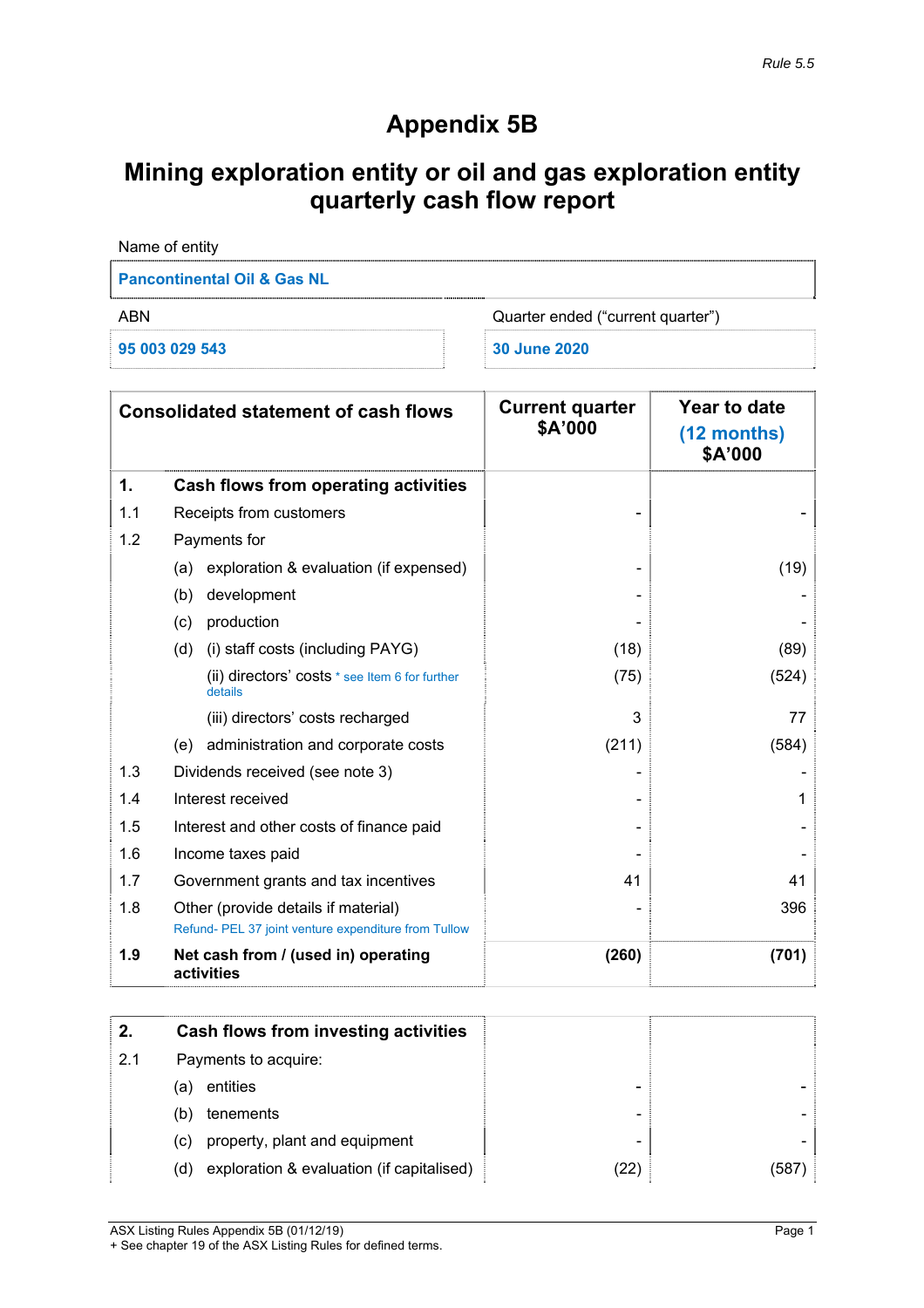|     | <b>Consolidated statement of cash flows</b>       | <b>Current quarter</b><br>\$A'000 | Year to date<br>$(12$ months)<br>\$A'000 |
|-----|---------------------------------------------------|-----------------------------------|------------------------------------------|
|     | investments<br>(e)                                |                                   |                                          |
|     | other non-current assets<br>(f)                   |                                   |                                          |
| 2.2 | Proceeds from the disposal of:                    |                                   |                                          |
|     | entities<br>(a)                                   |                                   |                                          |
|     | (b)<br>tenements                                  |                                   |                                          |
|     | property, plant and equipment<br>(c)              |                                   |                                          |
|     | (d)<br>investments                                |                                   |                                          |
|     | other non-current assets<br>(e)                   |                                   |                                          |
| 2.3 | Cash flows from loans to other entities           |                                   |                                          |
| 2.4 | Dividends received (see note 3)                   |                                   |                                          |
| 2.5 | Other (provide details if material)               | (216)                             | (216)                                    |
| 2.6 | Net cash from / (used in) investing<br>activities | (238)                             | (803)                                    |

| 3.   | Cash flows from financing activities                                                       |  |
|------|--------------------------------------------------------------------------------------------|--|
| 3.1  | Proceeds from issues of equity securities<br>(excluding convertible debt securities)       |  |
| 3.2  | Proceeds from issue of convertible debt<br>securities                                      |  |
| 3.3  | Proceeds from exercise of options                                                          |  |
| 3.4  | Transaction costs related to issues of equity<br>securities or convertible debt securities |  |
| 3.5  | Proceeds from borrowings                                                                   |  |
| 3.6  | Repayment of borrowings                                                                    |  |
| 3.7  | Transaction costs related to loans and<br>borrowings                                       |  |
| 3.8  | Dividends paid                                                                             |  |
| 3.9  | Other (provide details if material)                                                        |  |
| 3.10 | Net cash from / (used in) financing<br>activities                                          |  |

|     | Net increase / (decrease) in cash and<br>cash equivalents for the period |       |       |
|-----|--------------------------------------------------------------------------|-------|-------|
| 4.1 | Cash and cash equivalents at beginning of<br>period                      | 1.185 | 2,034 |
| 4.2 | Net cash from / (used in) operating<br>activities (item 1.9 above)       | (260) | (701) |
| 4.3 | Net cash from / (used in) investing activities<br>(item 2.6 above)       | (238) | (803) |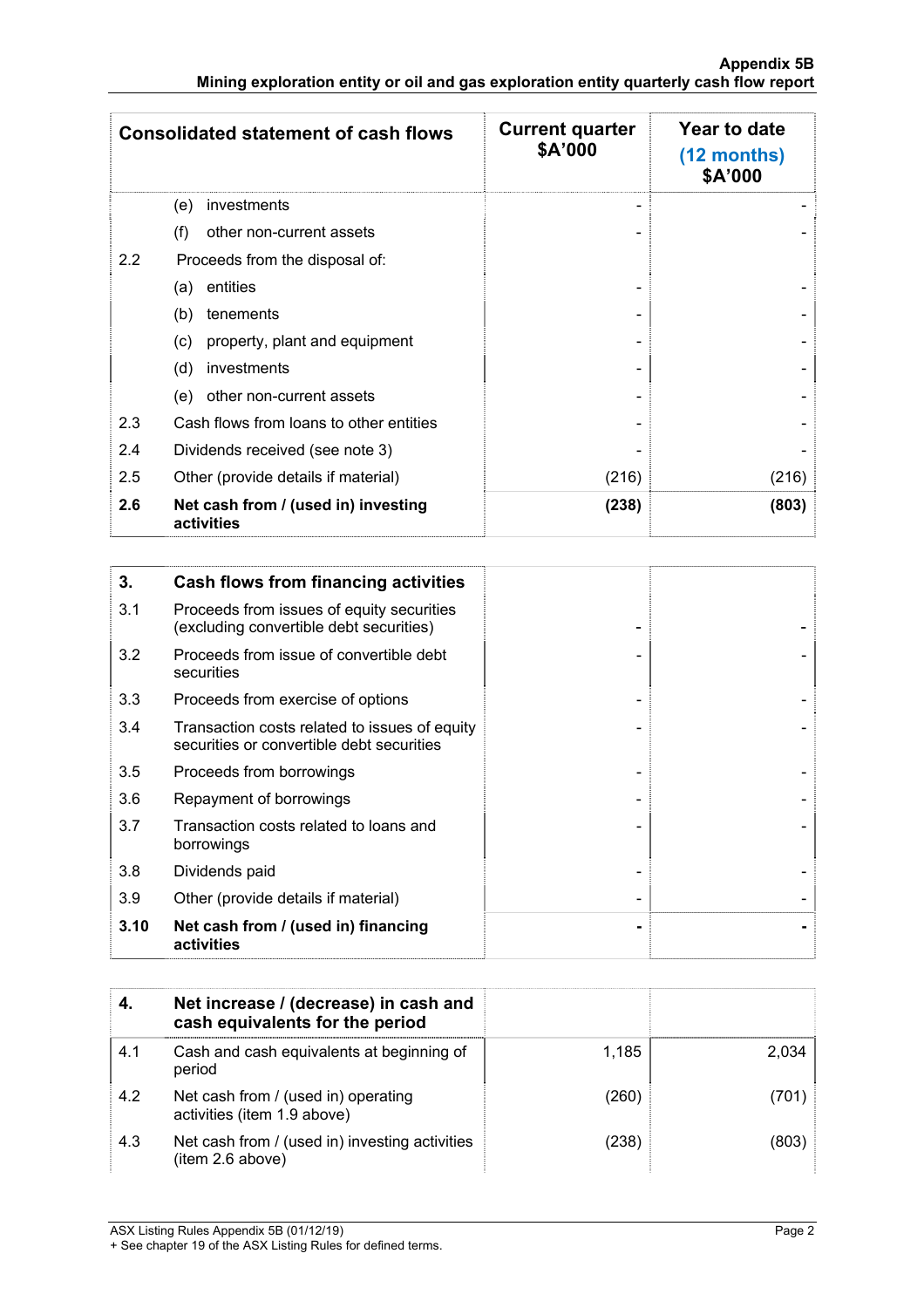#### **Appendix 5B Mining exploration entity or oil and gas exploration entity quarterly cash flow report**

|     | <b>Consolidated statement of cash flows</b>                         | <b>Current quarter</b><br>\$A'000 | Year to date<br>$(12$ months)<br>\$A'000 |
|-----|---------------------------------------------------------------------|-----------------------------------|------------------------------------------|
| 4.4 | Net cash from / (used in) financing activities<br>(item 3.10 above) |                                   |                                          |
| 4.5 | Effect of movement in exchange rates on<br>cash held                | (100)                             | 57                                       |
| 4.6 | Cash and cash equivalents at end of<br>period                       | 587                               | 587                                      |

| 5.  | Reconciliation of cash and cash<br>equivalents<br>at the end of the quarter (as shown in the<br>consolidated statement of cash flows) to the<br>related items in the accounts | <b>Current quarter</b><br>\$A'000 | <b>Previous quarter</b><br>\$A'000 |
|-----|-------------------------------------------------------------------------------------------------------------------------------------------------------------------------------|-----------------------------------|------------------------------------|
| 5.1 | <b>Bank balances</b>                                                                                                                                                          | 557                               | 1,155                              |
| 5.2 | Call deposits                                                                                                                                                                 |                                   |                                    |
| 5.3 | <b>Bank overdrafts</b>                                                                                                                                                        |                                   |                                    |
| 5.4 | Other (provide details)                                                                                                                                                       | 30                                | 30                                 |
| 5.5 | Cash and cash equivalents at end of<br>quarter (should equal item 4.6 above)                                                                                                  | 587                               | 1,185                              |

### **6. Payments to related parties of the entity and their associates**

6.1 Aggregate amount of payments to related parties and their

associates included in item 1

| <b>Current quarter</b><br>\$A'000 |
|-----------------------------------|
| 75                                |
|                                   |

6.2 Aggregate amount of payments to related parties and their associates included in item 2

Note: if any amounts are shown in items 6.1 or 6.2, your quarterly activity report must include a description of, and an explanation for, such payments

Note 1. As announced to the ASX on 9 April 2020, the CEO and Non-Executive Directors reduced their salary and fees by 50% while the Executive Director and remaining Staff Member will reduced their salaries by 25%.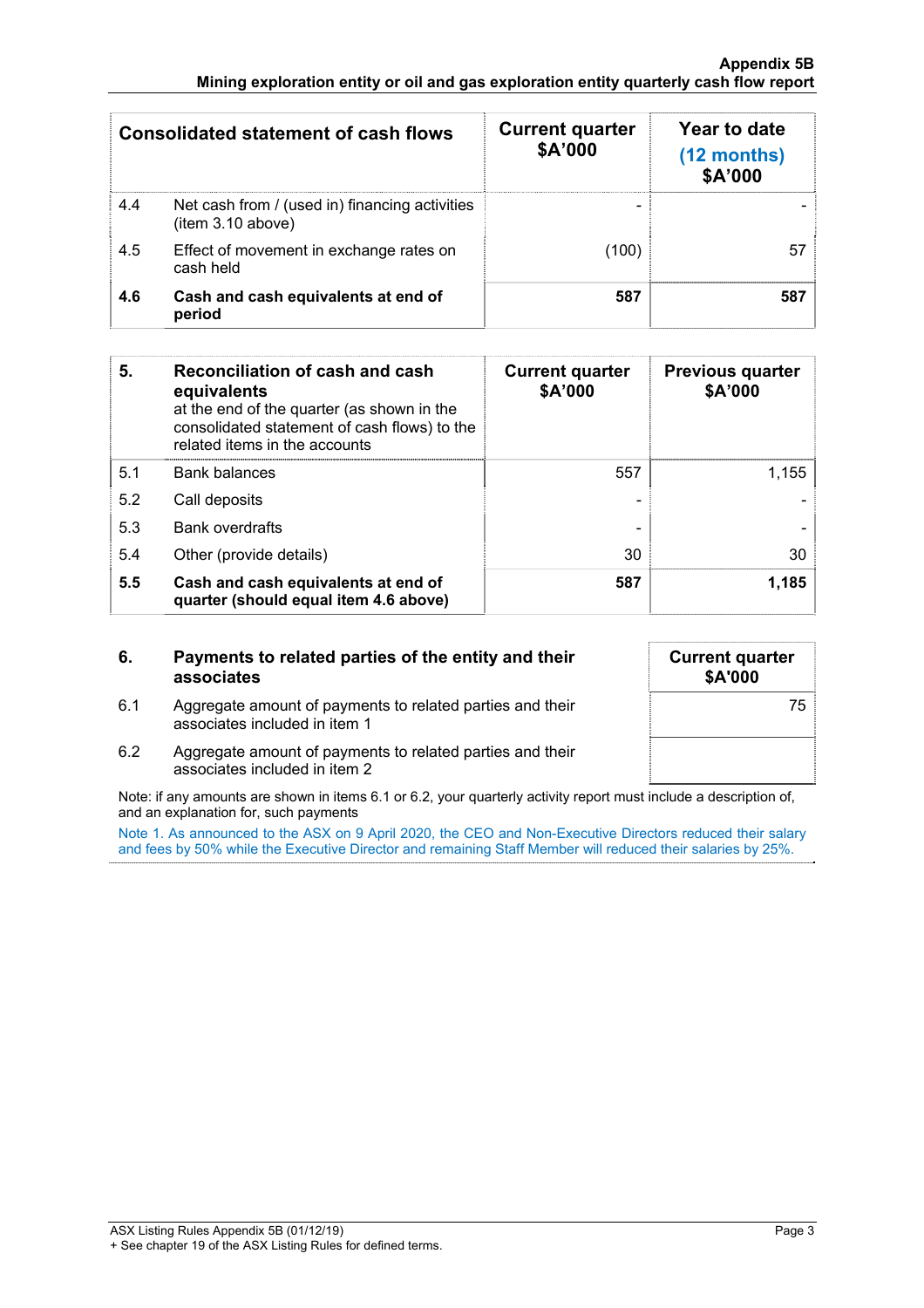- **7. Financing facilities** *Note: the term "facility' includes all forms of financing arrangements available to the entity. Add notes as necessary for an understanding of the sources of finance available to the entity.* 7.1 Loan facilities
- 7.2 Credit standby arrangements
- 7.3 Other (please specify)
- **7.4 Total financing facilities**

| <b>Total facility</b><br>amount at quarter<br>end<br>\$A'000 | Amount drawn at<br>quarter end<br>\$A'000 |
|--------------------------------------------------------------|-------------------------------------------|
|                                                              |                                           |
|                                                              |                                           |
|                                                              |                                           |

## 7.5 **Unused financing facilities available at quarter end** -

7.6 Include in the box below a description of each facility above, including the lender, interest rate, maturity date and whether it is secured or unsecured. If any additional financing facilities have been entered into or are proposed to be entered into after quarter end, include a note providing details of those facilities as well.

| 8.  | Estimated cash available for future operating activities                     | \$A'000 |
|-----|------------------------------------------------------------------------------|---------|
| 8.1 | Net cash from / (used in) operating activities (Item 1.9)                    | (260)   |
| 8.2 | Capitalised exploration & evaluation (Item 2.1(d))                           | (238)   |
| 8.3 | Total relevant outgoings (Item $8.1 +$ Item $8.2$ )                          | (498)   |
| 8.4 | Cash and cash equivalents at quarter end (Item 4.6)                          | 587     |
| 8.5 | Unused finance facilities available at quarter end (Item 7.5)                |         |
| 8.6 | Total available funding (Item $8.4 +$ Item $8.5$ )                           | 587     |
| 8.7 | Estimated quarters of funding available (Item 8.6 divided by<br>Item $8.3$ ) | 1.2     |

8.8 If Item 8.7 is less than 2 quarters, please provide answers to the following questions:

 1. Does the entity expect that it will continue to have the current level of net operating cash flows for the time being and, if not, why not?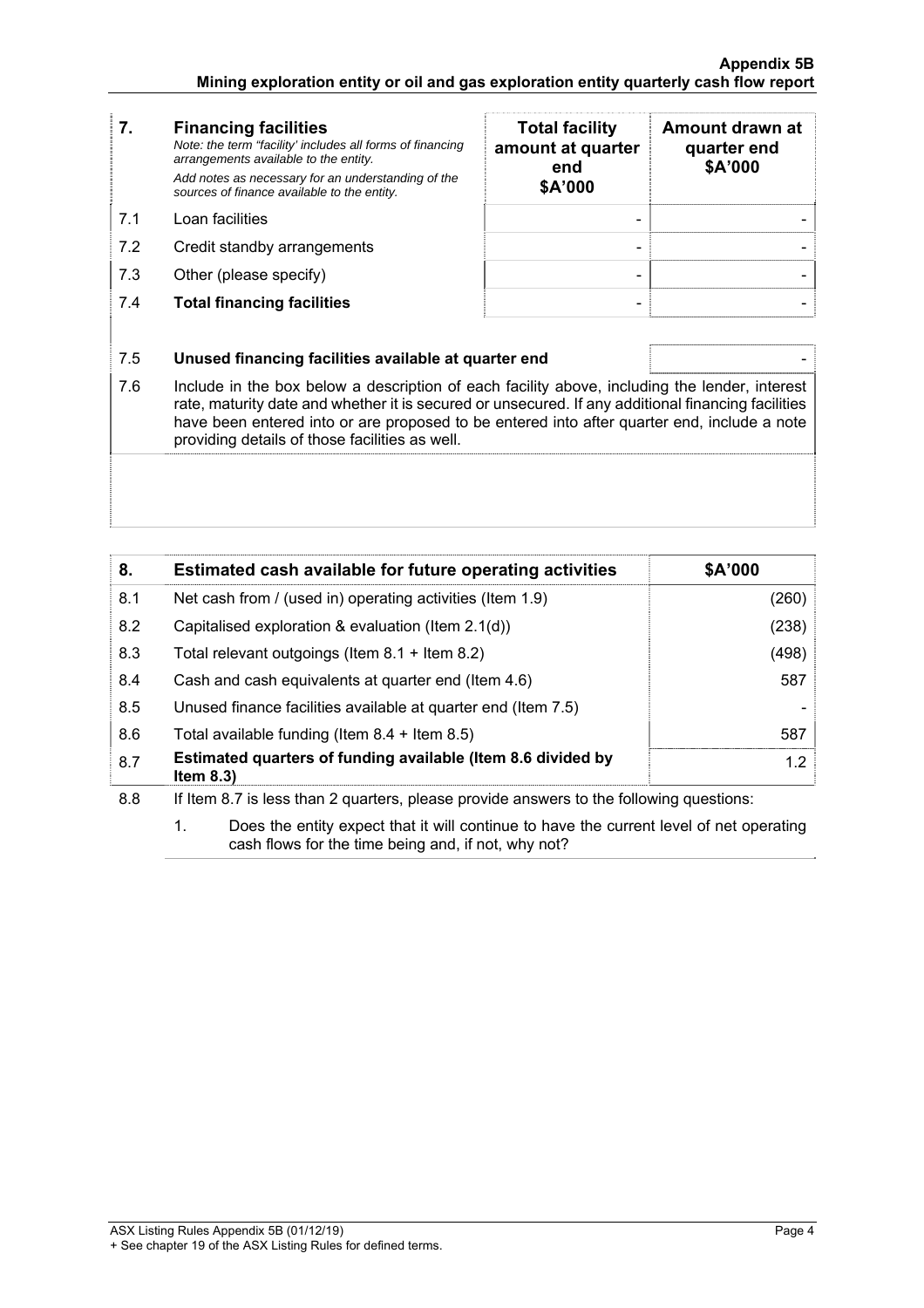## Answer:

The Company does not expect to have the current level of net operating cash flows in the coming quarters due to this quarter's figures including two large payments; one is an annual prepayment fee (\$140k) and the other, is a once-off settlement fee (\$216k). As such, if the above estimates are recalculated without the two large payments above, it would result in the following estimated quarters of funding available:

|    | Estimated quarters of funding available (Item 8.6 divided by<br>Item $8.3$ ) |  |
|----|------------------------------------------------------------------------------|--|
| 86 | Total available funding (Item $8.4 +$ Item $8.5$ )                           |  |
| 85 | Unused finance facilities available at quarter end (Item 7.5)                |  |
| 84 | Cash and cash equivalents at quarter end (Item 4.6)                          |  |
| 83 | Total relevant outgoings (Item $8.1 +$ Item $8.2$ )                          |  |
| 82 | Capitalised exploration & evaluation (Item 2.1(d))                           |  |
| 81 | Net cash from / (used in) operating activities (Item 1.9)                    |  |

The Company has taken steps to reduce its corporate costs including implementing a 50% reduction in salary and fees for the CEO and Non-Executive Directors and a 25% reduction for the Executive Director and remaining Staff member.

Due to restricted operations during the COVID -19 pandemic the Company forecasts limited exploration activity for the time being and all other non-essential corporate costs have ceased.

 2. Has the entity taken any steps, or does it propose to take any steps, to raise further cash to fund its operations and, if so, what are those steps and how likely does it believe that they will be successful?

### Answer:

Yes, the Board discusses the Company's funding and future prospects regularly and is currently considering its options with regard to realising value through a percentage divestment of its exploration assets and also undertaking reviews of potential new projects which would result in additional working capital for the Company. The Board also has the option to raise additional funds via the Company's Equity Placement Capacity which is available to the maximum of 25%.

Global markets are at this point in time experiencing instability, as is the whole oil and gas industry, as such there is no certainty in any direction the Company may choose to take. However, the Company is in discussion with industry peers and its corporate funding advisors who indicate that there is sufficient interest in the Company to be able to follow one of the above paths.

 3. Does the entity expect to be able to continue its operations and to meet its business objectives and, if so, on what basis?

#### Answer:

Yes, for the reasons noted in 1 and 2 above. The Company is continuing with only essential expenditure and is assessing opportunities to maximise the value of the Company's existing assets and complementary oil and gas opportunities.